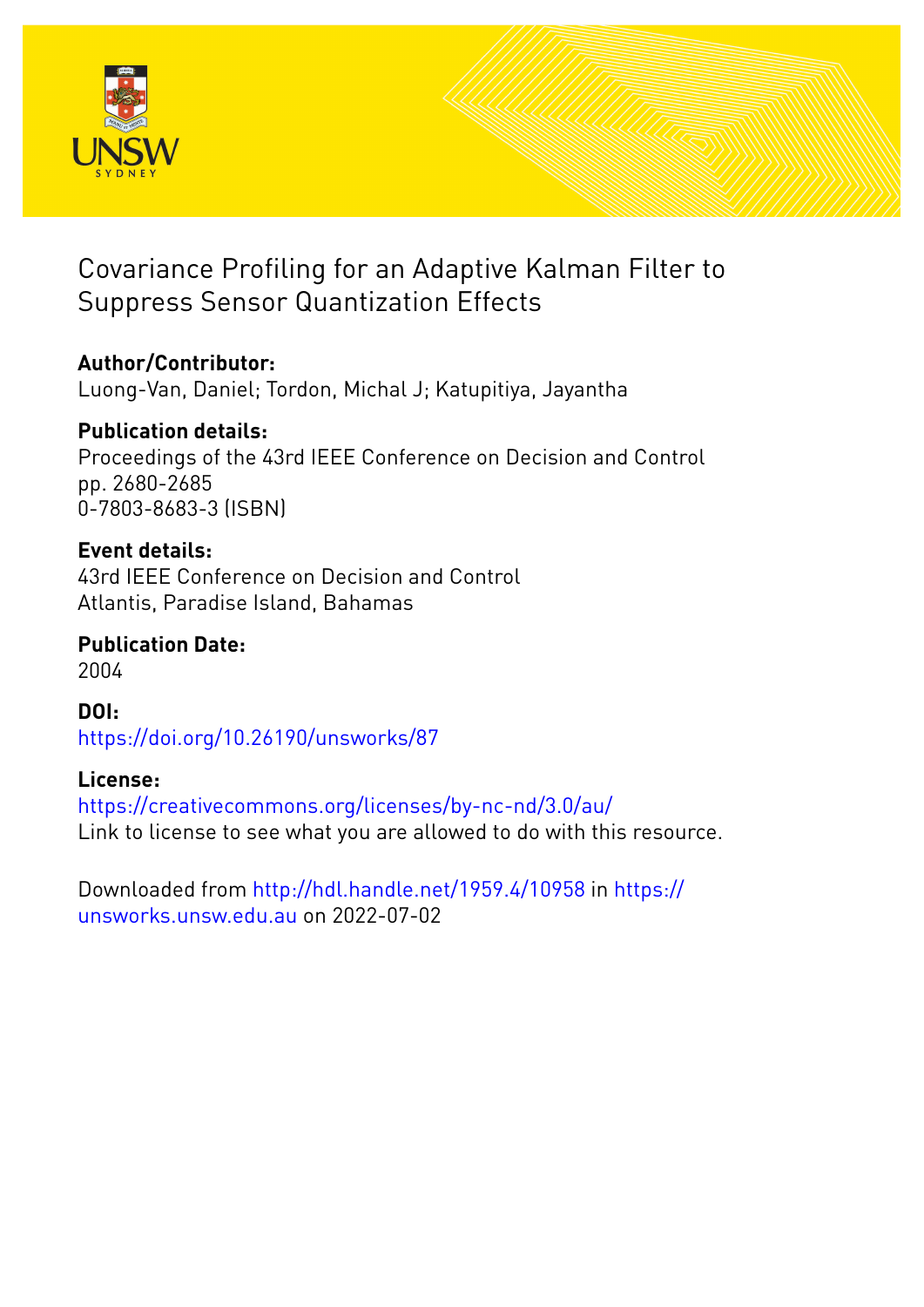# **Covariance Profiling for an Adaptive Kalman Filter to Suppress Sensor Quantization Effects**

Daniel Luong-Van, Michal J. Tordon and Jayantha Katupitiya School of Mechanical and Manufacturing Engineering The University of New South Wales Sydney NSW 2052, Australia

j.katupitiya@unsw.edu.au

*Abstract***— This paper presents a generic approach to model the noise covariance associated with discrete sensors such as incremental encoders and low resolution analog to digital converters. The covariance is then used in an adaptive Kalman Filter that selectively and appropriately carries out measurement updates. The temporal as well as system state measurements are used to predict the quantization error of the measurement signal. The effectiveness of the method is demonstrated by applying the technique to incremental encoders of varying resolutions. Simulation of an example system with varying encoder resolutions is presented to show the performance of the new filter. Results show that the new adaptive filter produces more accurate results while requiring a lower resolution encoder than a similarly designed conventional Kalman filter, especially at low velocities.**

### I. INTRODUCTION

Quantization is an inherent feature in digitally controlled systems. For analog sensors, quantization occurs at the analog to digital converter. For discrete sensors such as incremental encoders, quantization occurs at the sensor itself. For estimators that attempt to determine states that have a derivative component of the sensed signal, the effects of quantization are detrimental. An example situation is the implementation of a sliding mode controller in which the only sensor is an incremental encoder. The sensed position may not be 100% accurate at the sampling instances. Worse than that is the estimated velocity, be it through differentiation or through an estimator employing a system model. If the sliding surface is a function of the estimated velocity, the behavior of the sliding mode controller becomes erratic. This paper presents a solution to this problem by implementing a covariance profiling function that is suitable for the sensor in question. Its success is demonstrated by implementing the method in a LQG type servo controller where the position is sensed using an encoder.

Incremental encoders are a prominent means for measuring relative displacement in control applications. They produce a predictable pattern of highly colored noise superimposed on their output. A simplified model of noise, based on the temporal information of the edge triggering, and the estimated velocity, is used to profile the measurement covariance error. Approaches to model quadrature encoder irregularities have lead to detailed models of encoder nonideality such as those found in [1] and [2], the latter

compensating these via Kalman filtering for an analog quadrature encoder. In Kalman filtering, the measurement bandwidth is determined by the Kalman gain. The Kalman gain is dependent on the measurement noise covariance so by modifying the covariance, the filter weighting between measured and estimated states can be controlled [3]. It is important for the measurement covariance to be appropriately selected to allow for the filter to make appropriate measurement updates.

When a system moves within a quanta, the feedback signal is essentially ineffective as it is unable to observe any motion changes that fall within it. Measurements that can be detected as within a quanta are named *untrusted* measurements. As feedback is ineffective in this region it is proposed that the system should be controlled in open-loop. This is done by selecting a small Kalman gain which will bias the measurements toward the estimated state, ignoring the measurement update.

When a change in the sensed signal has been detected, the algorithm takes it as a *trusted* measurement, albeit though it may not be 100% accurate. A model of the covariance of the trusted measurements is based on a function of current estimated state, transducer accuracy and quantization edge triggering. It is assumed that the trusted values are bounded by a function of velocity, and inside the bounded range have a Gaussian noise distribution [4]. These trusted measurements will have a covariance considerably smaller than the untrusted values at low velocities. This increases the Kalman gain of the filter, and therefore allows for more accurate measurement updates when trusted readings are available, and to avoid inaccurate measurement updates at other times.

This new adaptive Kalman filter configuration allows for similar levels of noise rejection in comparison to the implementation of a traditional non adaptive filter. The improvement in state estimation may allow for the use of lower resolution measurement devices in certain classes of control problems.

### II. EDGE LEVEL BASED STATE MEASUREMENT

The basis behind the ideas in this paper is that there is additional information present in quantized signals that have high repeatability. Traditionally this information is ignored. Typically only the signal magnitude is used, but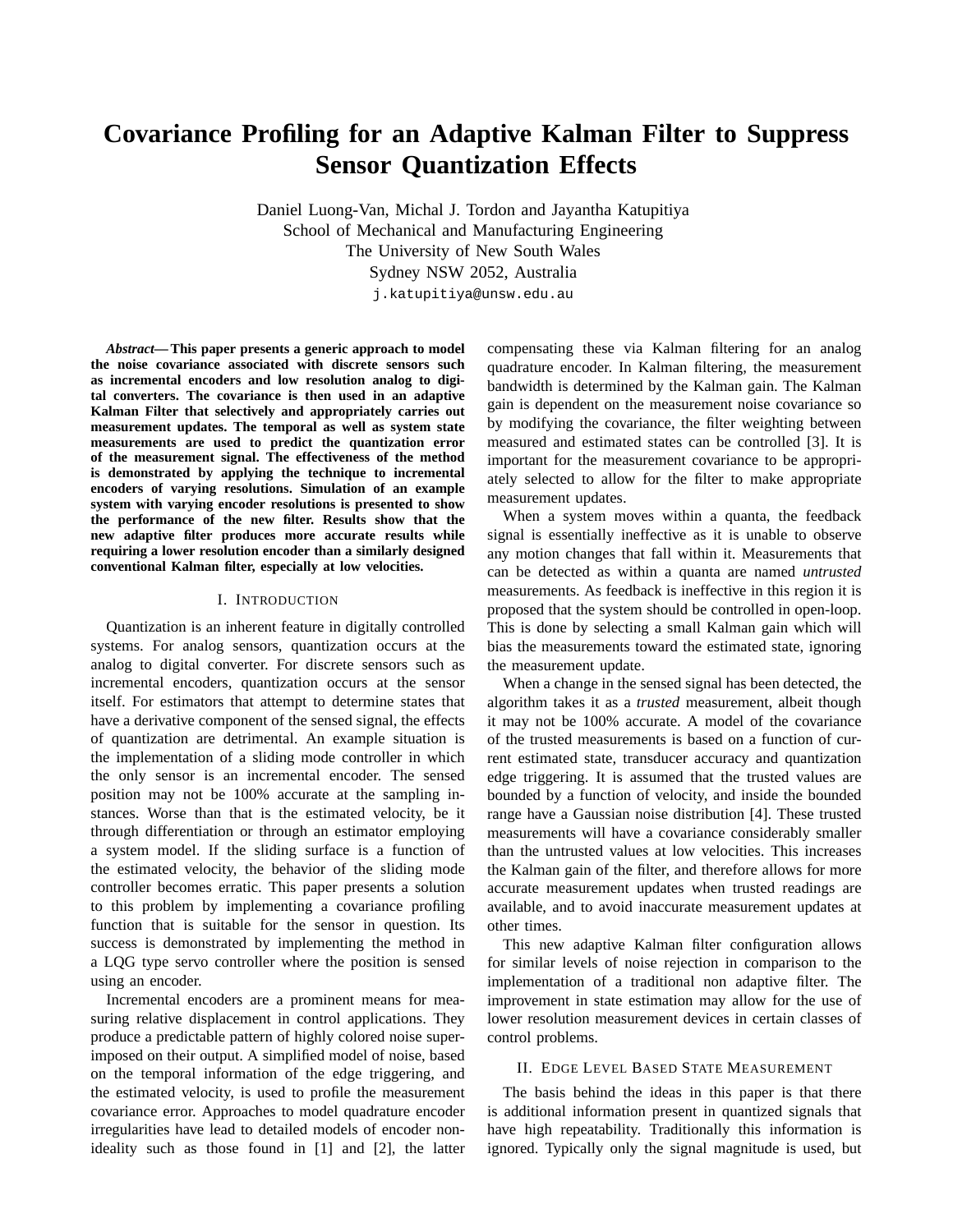if the sampling rate is considerably higher than the rate at which the system transitions between quantized levels, there is also information about the error of the measured value that can be extracted. Estimating higher order states such as velocity are particularly difficult with high sampling rates or low velocities with the presence of quantization, using standard estimation techniques [5] [6] [7]. By using the temporal information of the quantized signal, the accuracy of the estimates may be improved.

With the assumption of an infinite sampling rate and a perfectly quantized signal, at the edge level transition, the signal magnitude would be known with certainty. Studies show that optical encoders have a high repeatability, triggering with a 3-5% error of the actual edge [5]. This means that their optical repeatability is 20-30 times higher than the count output accuracy. Analog comparators can show even higher repeatability. For the basic analysis that follows, it is assumed that the triggering error is negligible in comparison to the measured signal.

Fig. 1 shows a continuous signal that has been sampled and quantized. Trusted values occur when the measured quantized-value generates a positive or negative edge, indicating a change between samples. This leads to the phrase 'edge level based state measurement', these *trusted* values are indicated as plain dots. If no change occurs between samples, the reading is deemed *untrusted*, these values are circled. As the system is moving, the trusted values can deviate from the actual values, leading to the error shown in the figure.



Fig. 1. Quantizing effects showing trusted and untrusted values

Distinguishing between the trusted and untrusted values, and modeling the predicted error in each case, is the basis for the proposed adaptive Kalman filter.

#### III. COVARIANCE PROFILING OF MEASUREMENT NOISE

To estimate the amount of quantization error present in the trusted values, the input signal rate of the change is needed. If a direct measurement is available, for instance from a tachometer, it can be used otherwise it must be estimated from the known system states. As the system has a fixed sampling rate, it is possible to bound the maximum error as a function of velocity. As the transducer measurement operation occurs almost instantaneously compared to the sampling interval, the maximum quantization has an upper bound of one quantized interval *q*. Fig. 2 shows the relation between velocity  $\hat{\theta}$ , and maximum error  $e_{max}$ . The maximum trusted-value quantization-error for a given velocity happens when the sampling occurs just before a quantized interval is traversed, while the minimum occurs when the sampling and quantized interval traversal times coincide. As the time at which the quantized level changes and the sampling instance are uncorrelated, it is assumed that this error has a Gaussian distribution between  $0 \leftrightarrow e_{max}$ giving the expected error (2).



Fig. 2. Quantizing errors showing maximum and expected values

Maximum Quantization Error: [10]

$$
e_{max}(\dot{\theta}) = \begin{cases} 1 & \dot{\theta}T_s > 1 \\ -1 & \dot{\theta}T_s < -1 \\ \dot{\theta}T_s & \text{otherwise} \end{cases}
$$
 (1)

**Maximum quantization error**  $T_s$  = Sampling rate  $\dot{\theta}$  = Encoder velocity

Expected Quantization Error:

$$
E\left\{e\right\} = \frac{1}{2}e_{max} \tag{2}
$$

As the trusted value error is a uniform probability distribution, it is rectangular in shape. The width being  $T<sub>s</sub> \dot{\theta}$  and the height  $\frac{1}{\theta T_s}$ . The slower the velocity of the measured state, the more concentrated the distribution, this indicates that the lower the velocity, or the higher the sampling rate, the more precise the trusted value.

For a continuous process, its covariance is defined as in (3) [8]. The trusted measurement error has a mean  $m_x(t) =$  $\frac{\partial T_x}{\partial t}$  and a uniform probability distribution  $f_x(x;t) = \frac{1}{\partial T_x}$  with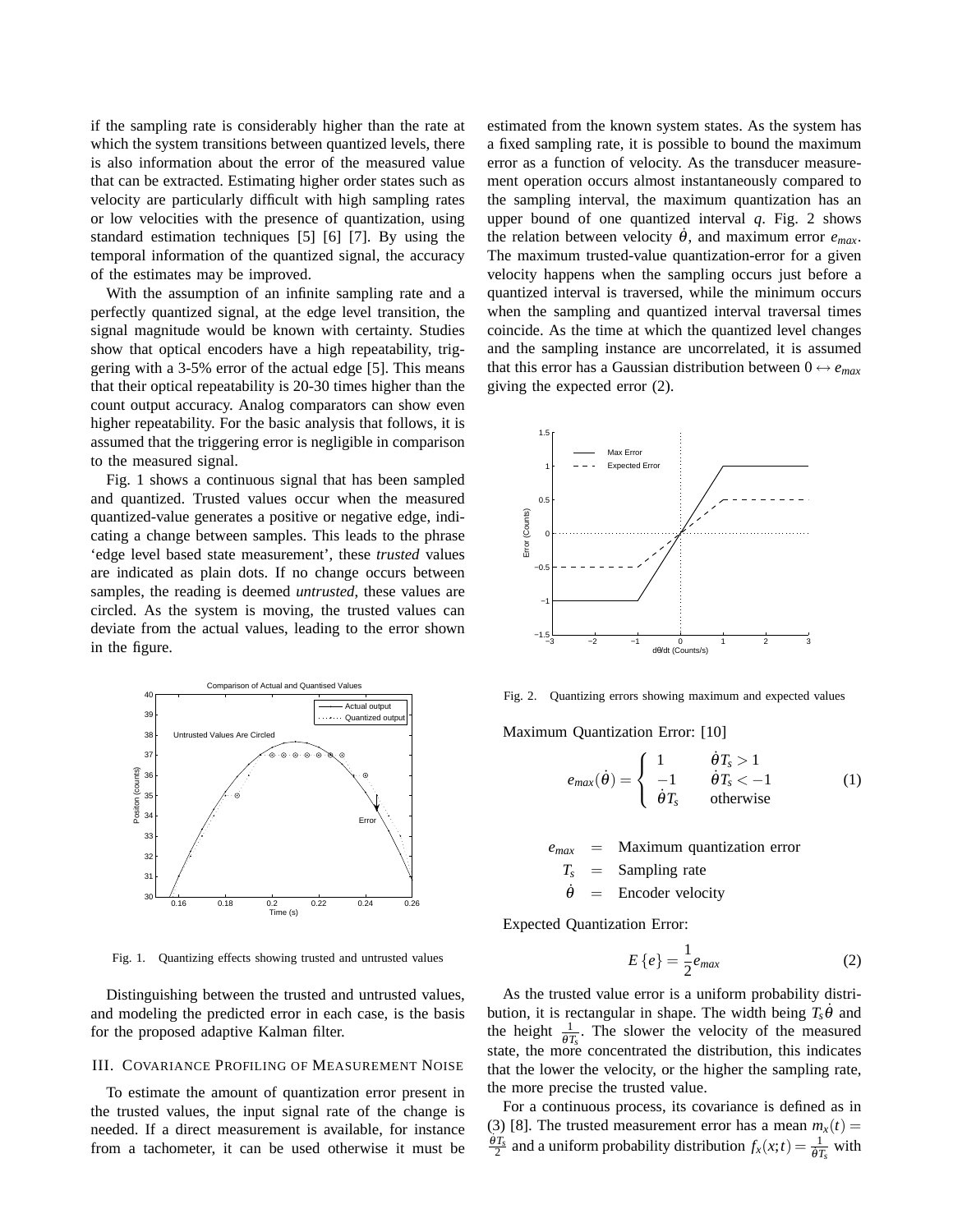the assumption that  $\dot{\theta}$  is constant. Calculating the covariance of the trusted value error as a function of velocity  $\dot{\theta}$  with a fixed sampling rate  $T_s$  gives the relationship (4).

$$
\Xi = E\left[\left\{x(t) - m_x(t)\right\}\left\{x(t) - m_x(t)\right\}^T\right]
$$

$$
= \int_{-\infty}^{\infty} \left\{x(t) - m_x(t)\right\}\left\{x(t) - m_x(t)\right\}^T
$$

$$
f_x(x; t)dx \quad (3)
$$

- $E[\ ] =$  Expected value operator  $x(t)$  = Random sequence  $m_x(t)$  = Mean value of  $x(t)$
- $f_x(x;t)$  = Probability distribution function of  $x(t)$

$$
\Xi = \int_0^{\dot{\theta}T_s} \left( x^2 - x \dot{\theta} T_s + \frac{(\dot{\theta}T_s)^2}{4} \right) \frac{1}{\dot{\theta}T_s} dx
$$

$$
= \frac{1}{12} (\dot{\theta}T_s)^2
$$
(4)

Due to the bounding of the maximum quantized trusted error to  $\pm 1$  quantum, the measurement covariance  $R_t$  has a saturation function (5) [10]. The saturated value of covariance is in agreement with [4] which is the standard analytical value for quantization noise. As the system has a fixed sampling rate  $T_s$ ,  $R_t$  is only a function of velocity  $\dot{\theta}$ . Of interest is the area  $|\hat{\theta}T_s| < q$ , in this region it is possible to extract more accurate system measurements, and therefore state estimates.

$$
R_t(\dot{\theta}) = \begin{cases} \frac{1}{12}q^2 & |\dot{\theta}T_s| > q \\ \frac{1}{12}(\dot{\theta}T_s)^2 & \text{otherwise} \end{cases}
$$
(5)

 $R_t$  = Trusted measurement covariance

*q* = Smallest quantized level



Fig. 3. Normalized covariance shape

### IV. MODIFIED KALMAN FILTER

The following section describes the modification of a standard Kalman filter to incorporate both trusted and untrusted measurement readings. It assumes the measured system to be linear time-invariant until the quantization function at the measurement  $y_k$ . All notation is as described in [9], with  $(-)$  to indicate an estimate before measurement update and  $(+)$  after the measurement update. As the main issue is focused on measurement noise, plant noise will not be discussed and is implemented as per standard convention.

The predicted error covariance and state estimates are updated via the following measurement update equations, where  $\hat{x}_k(-)$  is the state estimate and  $P_k(-)$  is the error covariance prior to measurement update.

$$
\hat{x}_k(+) = \hat{x}_k(-) + \bar{K}_k \left[ y_k - H \hat{x}_k(-) \right] \tag{6}
$$

$$
P_k(+) = [I - \bar{K}_k H_k] P_k(-)
$$

$$
\bar{K}_k = P(-)H^T \left[ H P_k(-) H^T + R_k \right]^{-1} \tag{7}
$$

The standard Kalman filter uses a non time-varying value of *R* while the new adaptive filter allows for this value to change as a function of both predicted velocity and encoder edge level state  $(8)(9)$  [10].

$$
\dot{\theta} = H_{vel} \hat{x}_k(-)
$$
 (8)

$$
R_k = \begin{cases} R_t & \text{trusted} = 1 \\ R_u & \text{trusted} = 0 \end{cases}
$$
 (9)

To select the scalar quantity of the measured velocity, *Hvel* is applied to the to the predicted state estimate  $\hat{x}_k(-)$ .  $R_t$  is the trusted covariance (5) and  $R_u$  is set to an arbitrary large value. By setting  $R_u \approx 5 \times 10^5$ ,  $\bar{K} \rightarrow 0$  effectively ignoring the measurement update, which moves the estimator to strongly bias its open loop estimate  $\hat{x}_k(-)$  during untrusted measurements.

The Kalman filter is designed for noise with a zero mean. As (2) shows the measurement noise to have a bias in the sign of velocity, with a bounding of  $\pm 1$  quantum. This bias should be corrected for a favorable application of the Kalman filter. It is proposed that to achieve a zero mean,  $y_k$  is updated via (10).

$$
y_k' = y_k + E\left[e\right] \tag{10}
$$

The final filter is created by modifying (6) and (7) with the substitution of  $R$  and  $y$  with (9) and (10). This new Kalman filter now integrates trusted and untrusted measurement and has measurement noise that is zero mean and uniformly distributed.

### V. SIMULATION RESULTS

A servo motor simulation was performed to investigate the quantization filtering performance of the modified Kalman filter. A simple LQG position controller design was implemented. As interest only lies in how accurately the filter estimates system state, further information on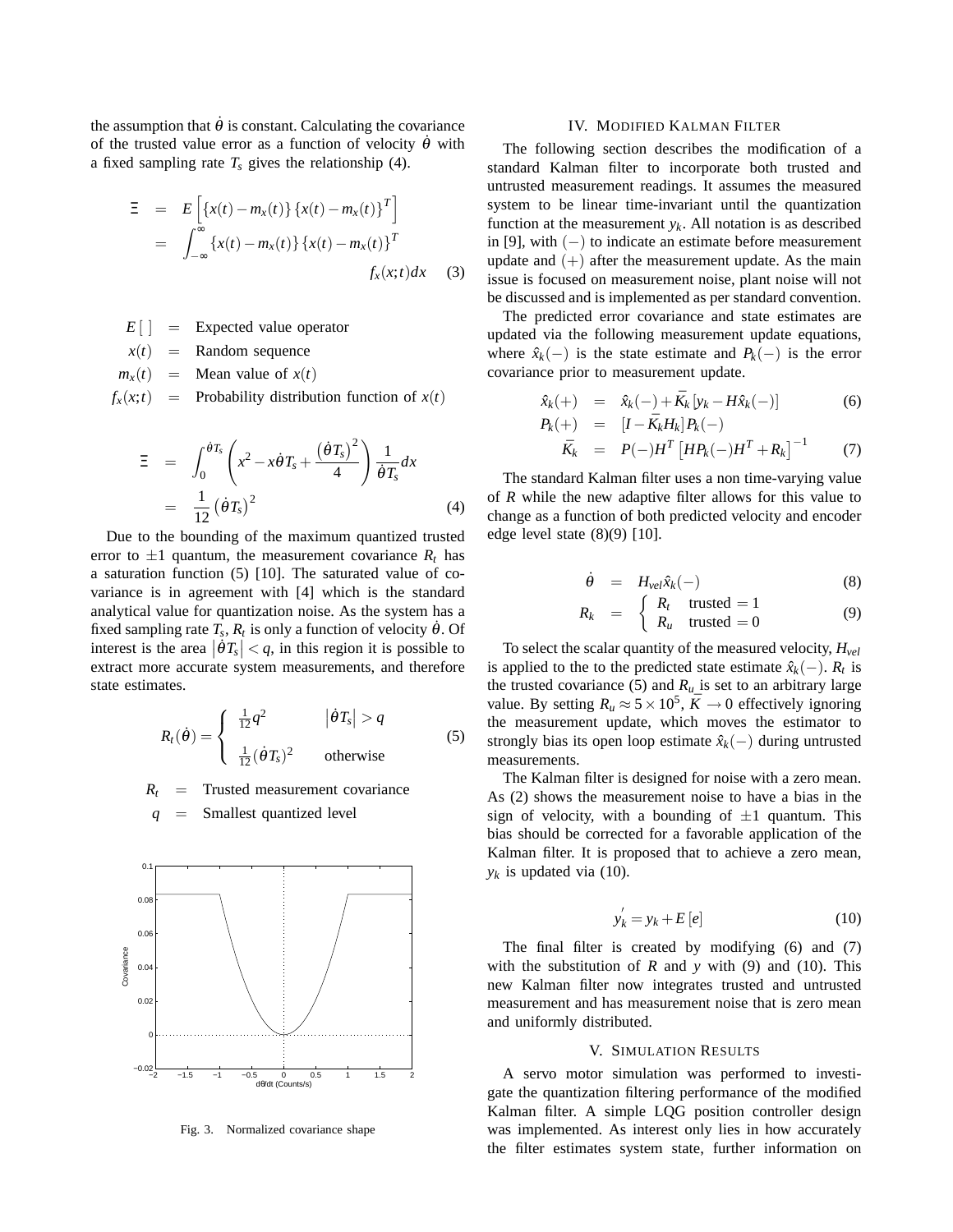TABLE I STANDARD FILTER MEASUREMENT NOISE COVARIANCE

| Counts per rev | R      |
|----------------|--------|
| 4096           | 0.0833 |
| 2048           | 0.3333 |
| 1024           | 1.3333 |
| 512            | 5.3333 |

controller design has been omitted. A step and sine wave command input of various frequencies was used to show estimator performance over a range of different velocities (Fig. 4). The position of the shaft was sampled using a quantization function simulating an encoder of 4096, 2048, 1024 and 512 count per revolution to investigate the effect of various magnitudes of quantization. The final results have been normalized to the 4096 CPR encoder so that meaningful comparison can be made. The Kalman filter's system equations had a  $+10\%$  time constant error introduced as a modeling inaccuracy.

To compare the performance of the new filter, a reference Kalman filter was designed using [4],  $R = \frac{1}{12}q^2$  as the measurement noise covariance. The values for the different quantization levels are in Table I. The measurement updates were performed with the direct measurement of *y*, no unbiasing function was applied.

The system model used the following values:

$$
\Phi = \begin{bmatrix} 1.0000 & 0.0049 \\ 0 & 0.9753 \end{bmatrix}
$$
  
\n
$$
\Gamma = \begin{bmatrix} 0.0036 \\ 1.4339 \end{bmatrix}
$$
  
\n
$$
H = \begin{bmatrix} 1 & 0 \end{bmatrix}
$$
  
\n
$$
T_s = 0.005
$$

With a full state feedback controller with the following values.

$$
u_k = -K\hat{x}_k(+) + \bar{N}r
$$
  
with:  

$$
K = [1.4205 \quad 0.1200]
$$
  

$$
\bar{N} = 1.4205
$$

where:

 $u_k$  = Control output  $K =$  State feedback matrix  $\bar{N}$  = Reference gain  $r =$  Reference input

To show the effectiveness of the trusted measurement error function  $E[e]$ , state measurement error values from the normal trusted  $y_k$  and the unbiased trusted  $y'_k$  $\kappa$ <sup>*k*</sup> values were plotted while all untrusted values were omitted (Fig. 5a). Fig. 5b shows a zoomed in section from the last sine wave period for a clearer indication of the effects of unbiasing



Fig. 4. Position command signal

the *y* measurement. As can be seen the unbiased error is much closer to a 0 mean, indicating the validity of (2).

To allow for comparison between the performance of the new adaptive filter to the standard Kalman filter, the feedback controller used the exact state vector *x<sup>k</sup>* . This allowed for the estimators to be directly compared as they had the same state trajectory to predict. The position measurement was passed through a quantizing function to simulate an encoder. Each filter was run concurrently and the estimation error was defined as the difference between the actual state  $x_k$  and the filter estimate  $\hat{x}_k(+)$ . Fig. 6 shows the position errors for encoder resolutions of 2048 and 512 counts per revolution (CPR). As can be seen, the standard filter's positional noise is highly biased with the direction of velocity, while the new filter has near zero mean error. The adaptive filter more accurately tracks the position, even with a much reduced quantization resolution. Of interest is the steady state error on the initial step. This is due to the error introduced in the estimator system model. Regardless of estimator, it is impossible to get a final accuracy higher than the encoder output unless a perfect system model exists.

Fig. 7 shows the velocity error. As can be seen the new adaptive filter very effectively removes quantization effects for low velocities. As the velocity of the input signal increases, the error of both standard and adaptive estimators increase, and at high velocities the errors approach each other. The reason for this is that  $|\hat{\theta}T_s|$  approaches *q* leading to both systems having the same amount of measurement noise covariance. As the measurement error bias of the standard encoder is roughly constant for a given velocity, this does not effect the estimated velocity, so the unbiasing function  $y_i'$  $\mathbf{k}$  does not advantage the new filter. For low velocities the new filter clearly outperforms the traditional design while at high velocities it matches the maximum error but with less randomness.

A complete summary of the simulation is in Table II. This presents the inaccuracy of the estimator as a mean squared error to allow for easy comparison. The columns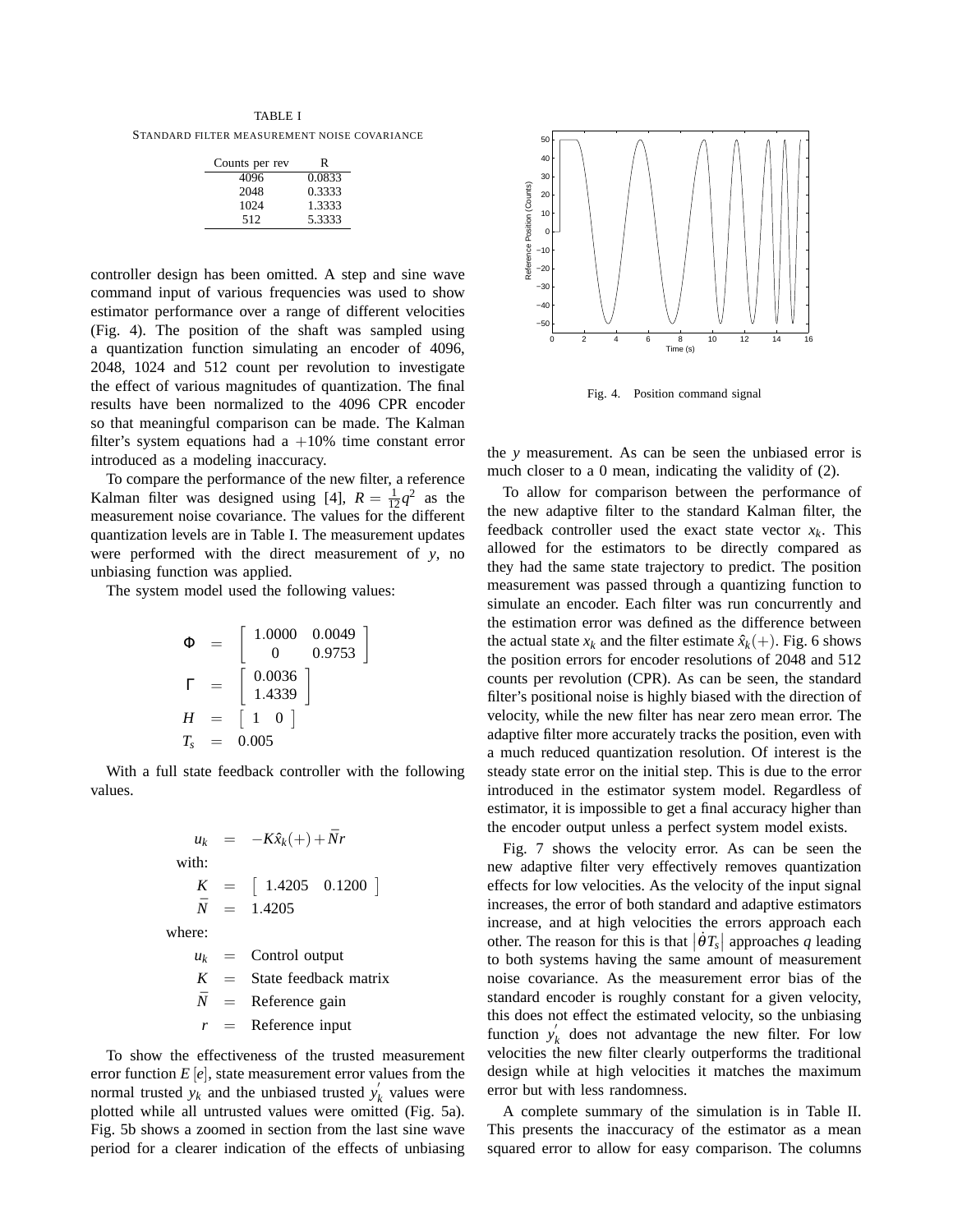

Fig. 5. a) Error comparison b) Zoom of error comparison



Fig. 6. Position error



Fig. 7. Velocity error

TABLE II ESTIMATOR MEAN SQUARE ERROR

| 4096 CPR | 0.25 Hz | 0.5Hz  | 1.0Hz   |
|----------|---------|--------|---------|
| Conv pos | 0.5069  | 0.5045 | 0.5342  |
| New pos  | 0.1340  | 0.1759 | 0.2364  |
| Conv vel | 1.2622  | 2.4305 | 7.3049  |
| New yel  | 0.8264  | 2.6608 | 8.1144  |
|          |         |        |         |
| 2048 CPR |         |        |         |
| Conv pos | 1.0399  | 0.9703 | 1.0329  |
| New pos  | 0.1906  | 0.2028 | 0.3470  |
| Conv vel | 2.2981  | 3.2503 | 8.0420  |
| New yel  | 0.9181  | 2.8266 | 8.3307  |
|          |         |        |         |
| 1024 CPR |         |        |         |
| Conv pos | 1.8753  | 1.7972 | 1.9612  |
| New pos  | 0.2322  | 0.2541 | 0.4003  |
| Conv vel | 4.1555  | 5.0823 | 9.9972  |
| New yel  | 0.9697  | 2.8709 | 9.3334  |
|          |         |        |         |
| 512 CPR  |         |        |         |
| Conv pos | 3.5312  | 3.5297 | 3.9654  |
| New pos  | 0.3120  | 0.3080 | 0.6848  |
| Conv vel | 7.6090  | 8.9383 | 13.4968 |
| New yel  | 1.0174  | 3.1759 | 10.3636 |

of the table are the different sinusoid frequencies to show the effect of the system velocity on the estimation error. The rows show the effect of the encoder resolution (CPR) and the filter used. As can be seen the position error is much improved with the new filter regardless of velocity or encoder resolution. Also apparent is the fact that at low to medium velocities, the new filter's velocity estimation is far more accurate. For velocity estimation with  $|\dot{\theta}T_s| < 0.75q$ the new filter with a 512 CPR encoder performs similarly to that of a conventional estimator of 2048 counts, these values have been marked bold in the table.

#### VI. CONCLUSION

By adaptively profiling covariance depending on system state and quantization level edge-detection, the newly proposed Kalman filter effectively removes a significant amount of quantization noise. The method presented is based on the proposition that a quantized sensor has a lower